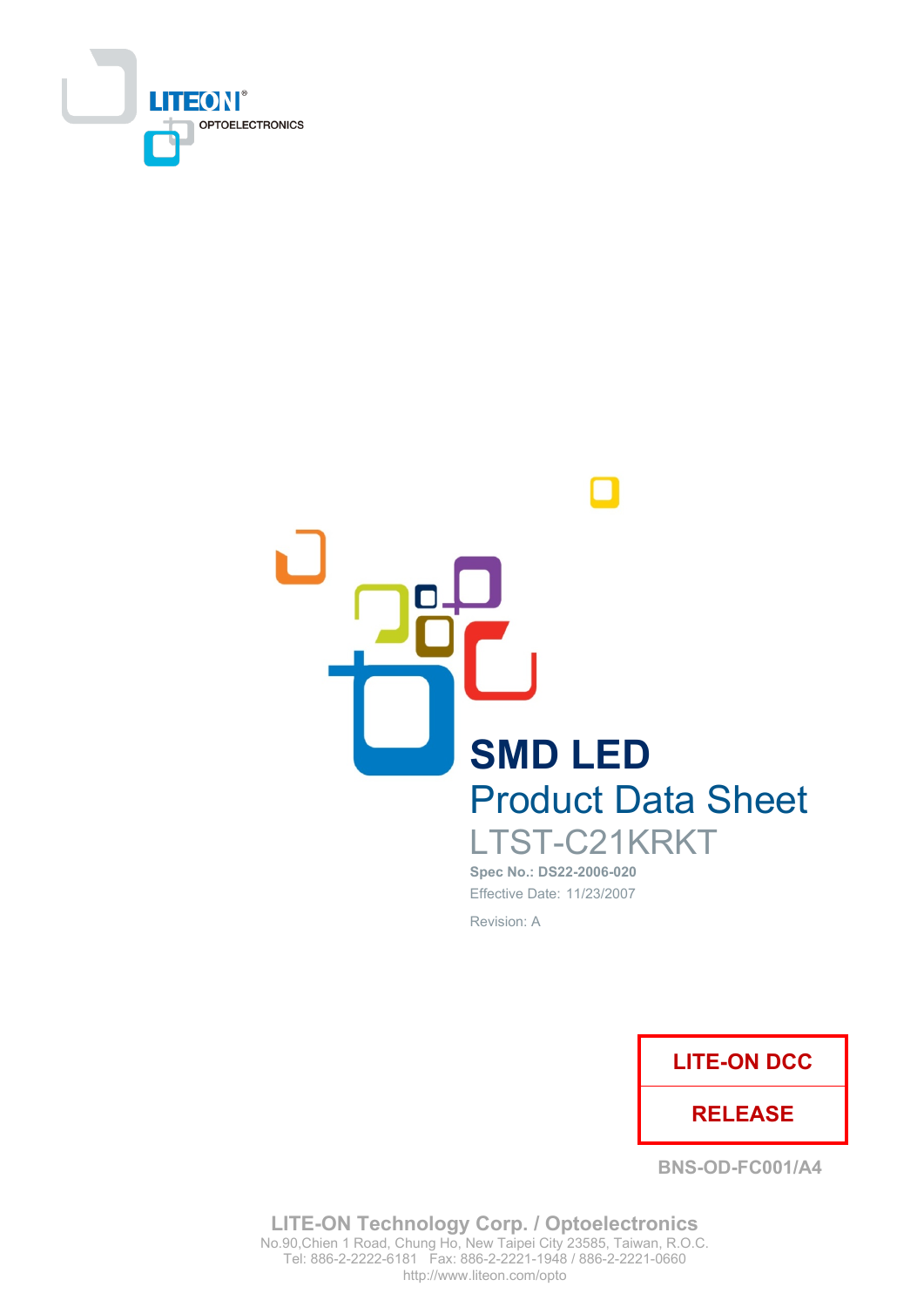Property of Lite-On Only

#### **Features**

- \* Meet ROHS, Green Product.
- \* Reverse mount Chip LED.
- \* Ultra bright AlInGaP Chip LED.
- \* Package In 8mm Tape On 7" Diameter Reels.
- \* EIA STD package.
- \* I.C. compatible.
- \* Compatible With Automatic Placement Equipment.
- \* Compatible With Infrared And Vapor Phase Reflow Solder Process.

#### **Package Dimensions**



| Part No.     | Lens        | Source Color |
|--------------|-------------|--------------|
| LTST-C21KRKT | Water Clear | AllnGaP Red  |

Notes:

- 1. All dimensions are in millimeters (inches).
- 2. Tolerance is  $\pm$  0.10 mm (.004") unless otherwise noted.

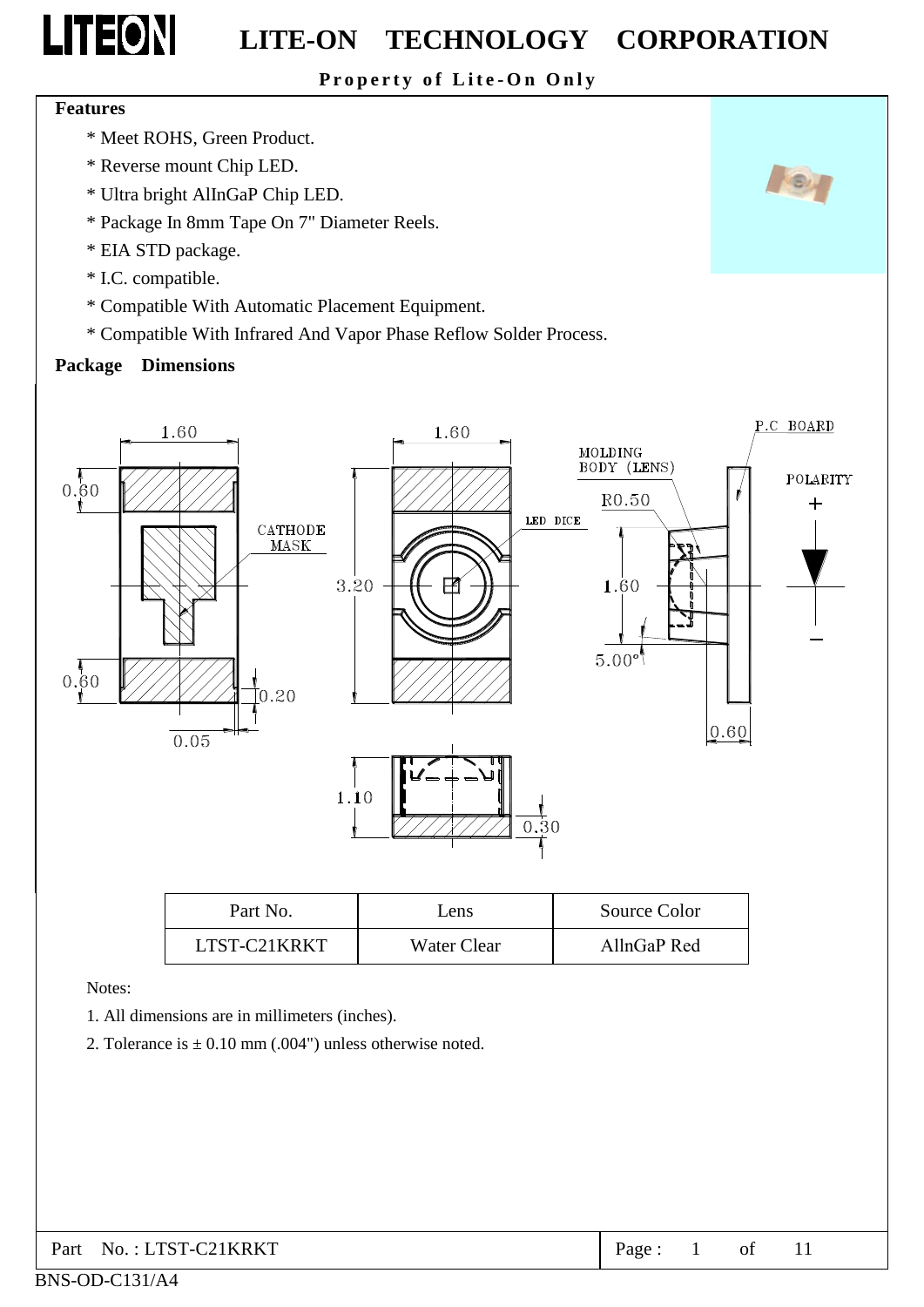# **LITEON** LITE-ON TECHNOLOGY CORPORATION

Property of Lite-On Only

### Absolute Maximum Ratings At Ta=25°C

| Parameter                                                           | LTST-C21KRKT                         | Unit  |  |
|---------------------------------------------------------------------|--------------------------------------|-------|--|
| Power Dissipation                                                   | 75                                   | mW    |  |
| <b>Peak Forward Current</b><br>(1/10 Duty Cycle, 0.1ms Pulse Width) | 80                                   | mA    |  |
| DC Forward Current                                                  | 30                                   | mA    |  |
| Derating Linear From 50°C                                           | 0.4                                  | mA/°C |  |
| <b>Reverse Voltage</b>                                              | 5                                    | V     |  |
| <b>Operating Temperature Range</b>                                  | -55 $^{\circ}$ C to +85 $^{\circ}$ C |       |  |
| <b>Storage Temperature Range</b>                                    | -55 $^{\circ}$ C to +85 $^{\circ}$ C |       |  |
| Wave Soldering Condition                                            | 260°C For 5 Seconds                  |       |  |
| <b>Infrared Soldering Condition</b>                                 | 260°C For 5 Seconds                  |       |  |
| Vapor Phase Soldering Condition                                     | 215°C For 3 Minutes                  |       |  |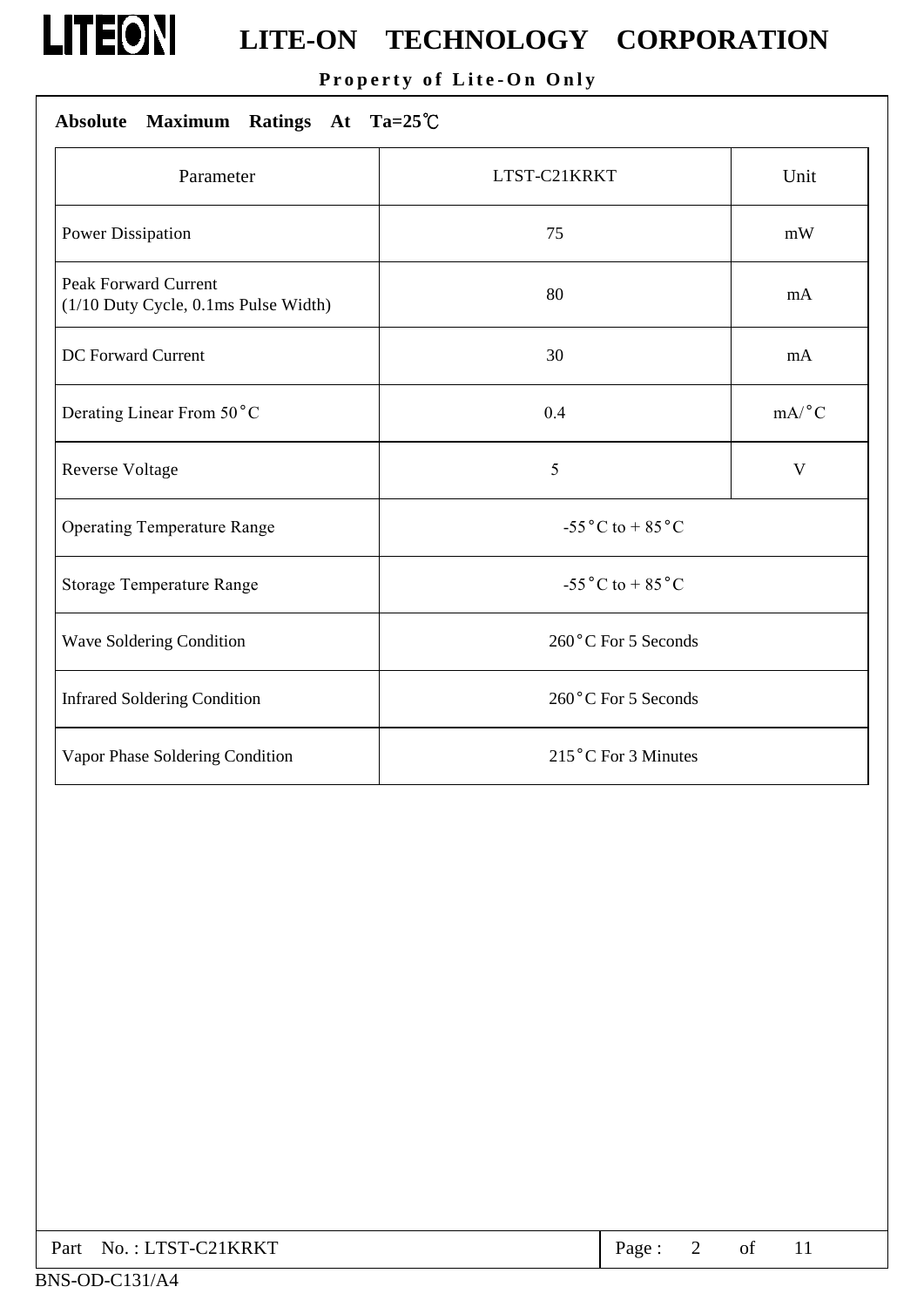### Property of Lite-On Only

#### **Suggestion Profile:**

**LITEON** 

(1) Suggestion IR Reflow Profile For Normal Process



(2) Suggestion IR Reflow Profile For Pb Free Process



BNS-OD-C131/A4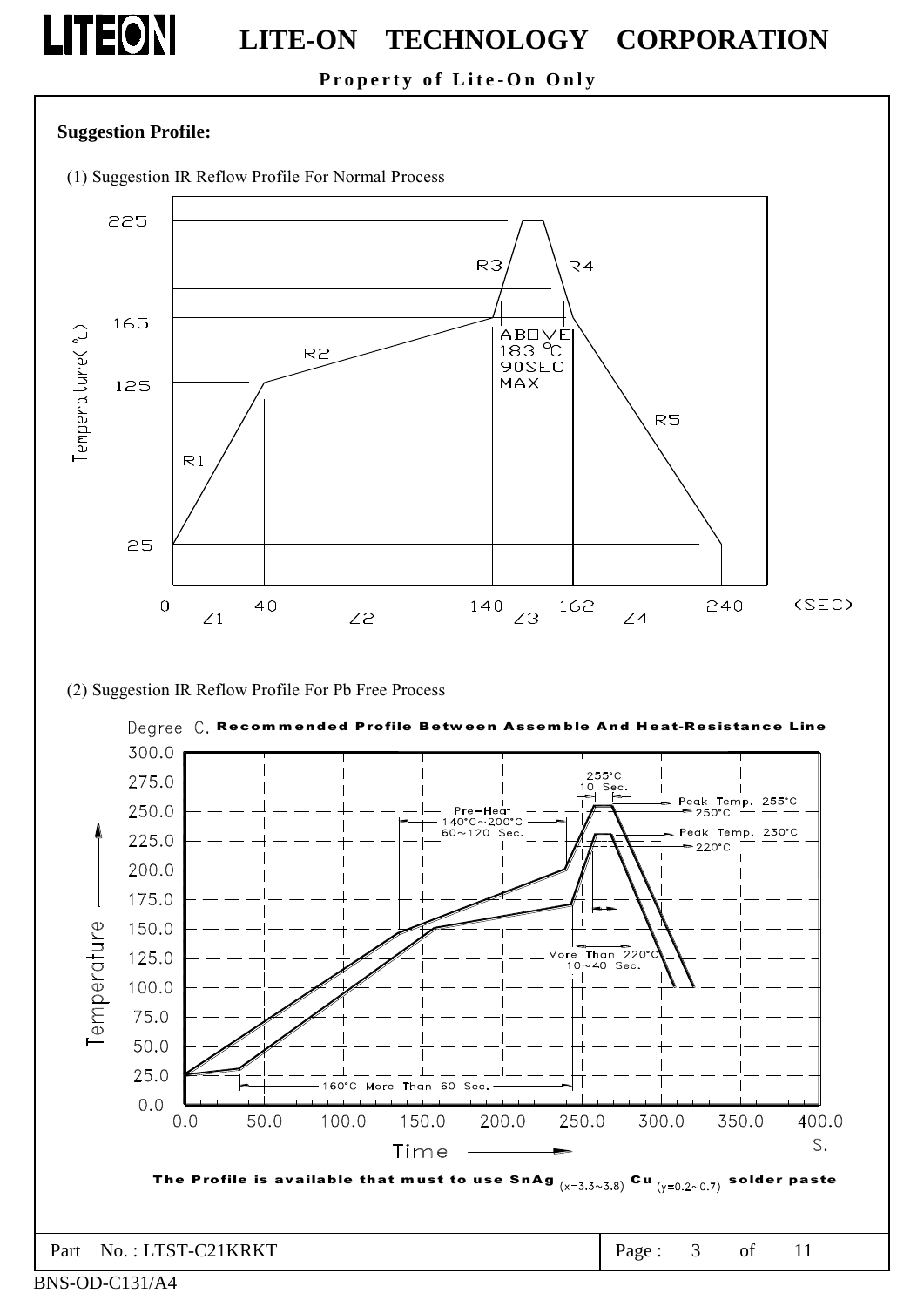Property of Lite-On Only

| Characteristics At Ta=25°C<br><b>Optical</b><br><b>Electrical</b> |                  |                   |      |       |      |         |                              |
|-------------------------------------------------------------------|------------------|-------------------|------|-------|------|---------|------------------------------|
| Parameter                                                         | Symbol           | Part No.<br>LTST- | Min. | Typ.  | Max. | Unit    | <b>Test Condition</b>        |
| Luminous Intensity                                                | IV               | C21KRKT           | 45.0 | 100.0 |      | mcd     | $IF = 20mA$<br>Note 1        |
| Viewing Angle                                                     | $2 \theta 1/2$   | C21KRKT           |      | 70    |      | deg     | Note 2 (Fig.6)               |
| Peak Emission Wavelength                                          | $\lambda$ P      | C21KRKT           |      | 639   |      | nm      | Measurement<br>@Peak (Fig.1) |
| Dominant Wavelength                                               | $\lambda$ d      | C21KRKT           |      | 631   |      | nm      | $IF = 20mA$<br>Note 3        |
| Spectral Line Half-Width                                          | $\Delta \lambda$ | C21KRKT           |      | 20    |      | nm      |                              |
| Forward Voltage                                                   | <b>VF</b>        | C21KRKT           |      | 2.0   | 2.4  | V       | $IF = 20mA$                  |
| <b>Reverse Current</b>                                            | IR               | C21KRKT           |      |       | 10   | $\mu$ A | $VR = 5V$                    |
| Capacitance                                                       | $\mathbf C$      | C21KRKT           |      | 40    |      | PF      | $VF = 0$<br>$f = 1MHz$       |

Notes: 1. Luminous intensity is measured with a light sensor and filter combination that approximates the CIE eye-response curve.

- 2.  $\theta$  1/2 is the off-axis angle at which the luminous intensity is half the axial luminous intensity.
- 3. The dominant wavelength,  $\lambda$  d is derived from the CIE chromaticity diagram and represents the single wavelength which defines the color of the device.

LITEON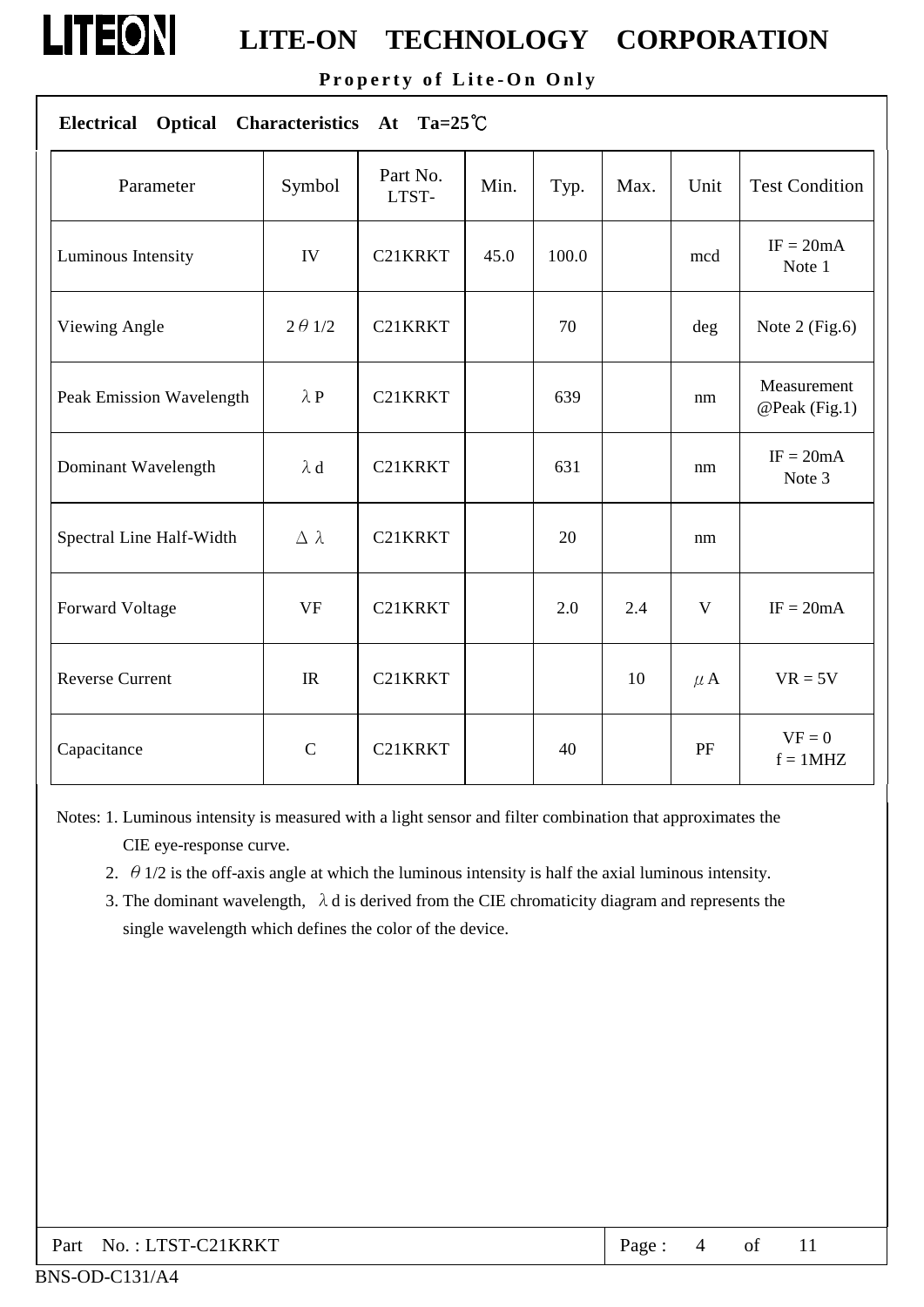

# **LITEON** LITE-ON TECHNOLOGY CORPORATION

### Property of Lite-On Only

### **Bin Code List**

| Luminous Intensity |       | Unit: mcd @20mA |  |  |
|--------------------|-------|-----------------|--|--|
| <b>Bin Code</b>    | Min.  | Max.            |  |  |
| р                  | 45.0  | 71.0            |  |  |
|                    | 71.0  | 112.0           |  |  |
| R                  | 112.0 | 180.0           |  |  |
|                    | 180.0 | 280.0           |  |  |

Tolerance on each Intensity bin is  $+/-15\%$ 

| Part No.: LTST-C21KRKT | Page |  | ΟÌ<br>$\sim$ | . . |  |
|------------------------|------|--|--------------|-----|--|
|------------------------|------|--|--------------|-----|--|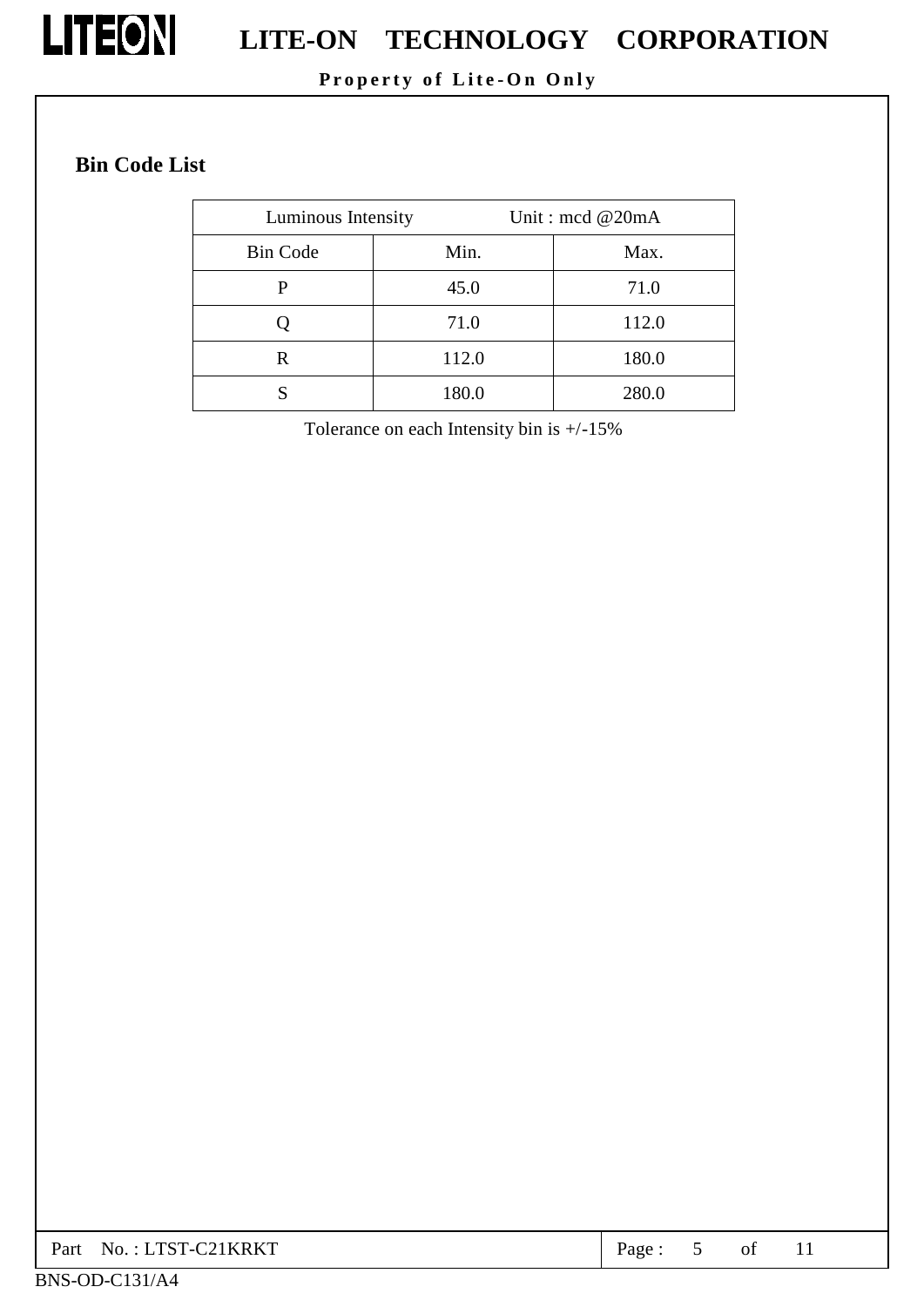Property of Lite-On Only



LITEON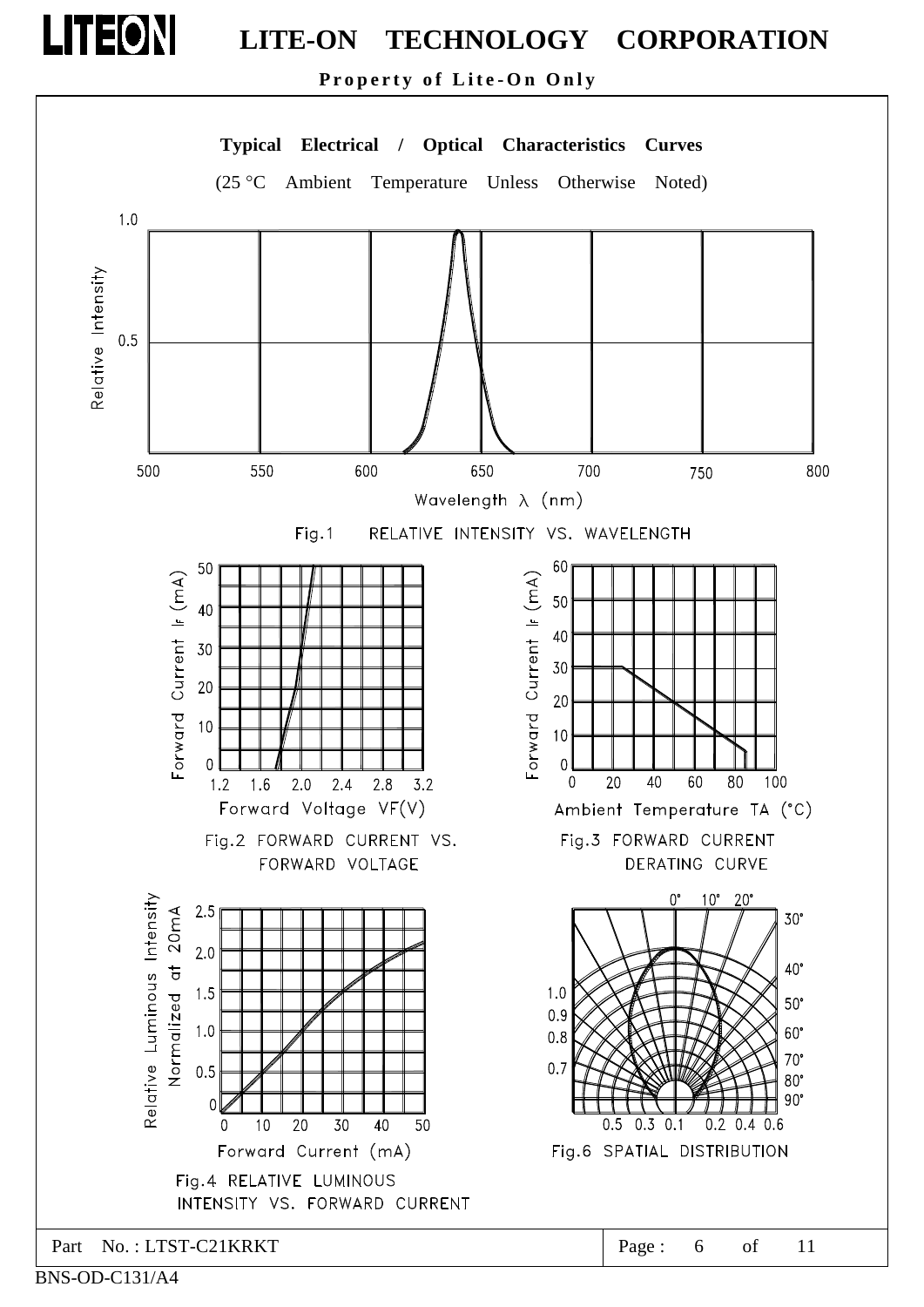

### Property of Lite-On Only

### **Cleaning**

Do not use unspecified chemical liquid to clean LED they could harm the package.

If clean is necessary, immerse the LED in ethyl alcohol or in isopropyl alcohol at normal temperature for less one minute.

### **Suggest Soldering Pad Dimensions**



**Package Dimensions Of Tape And Reel** 



Notes:

1. All dimensions are in millimeters (inches).

11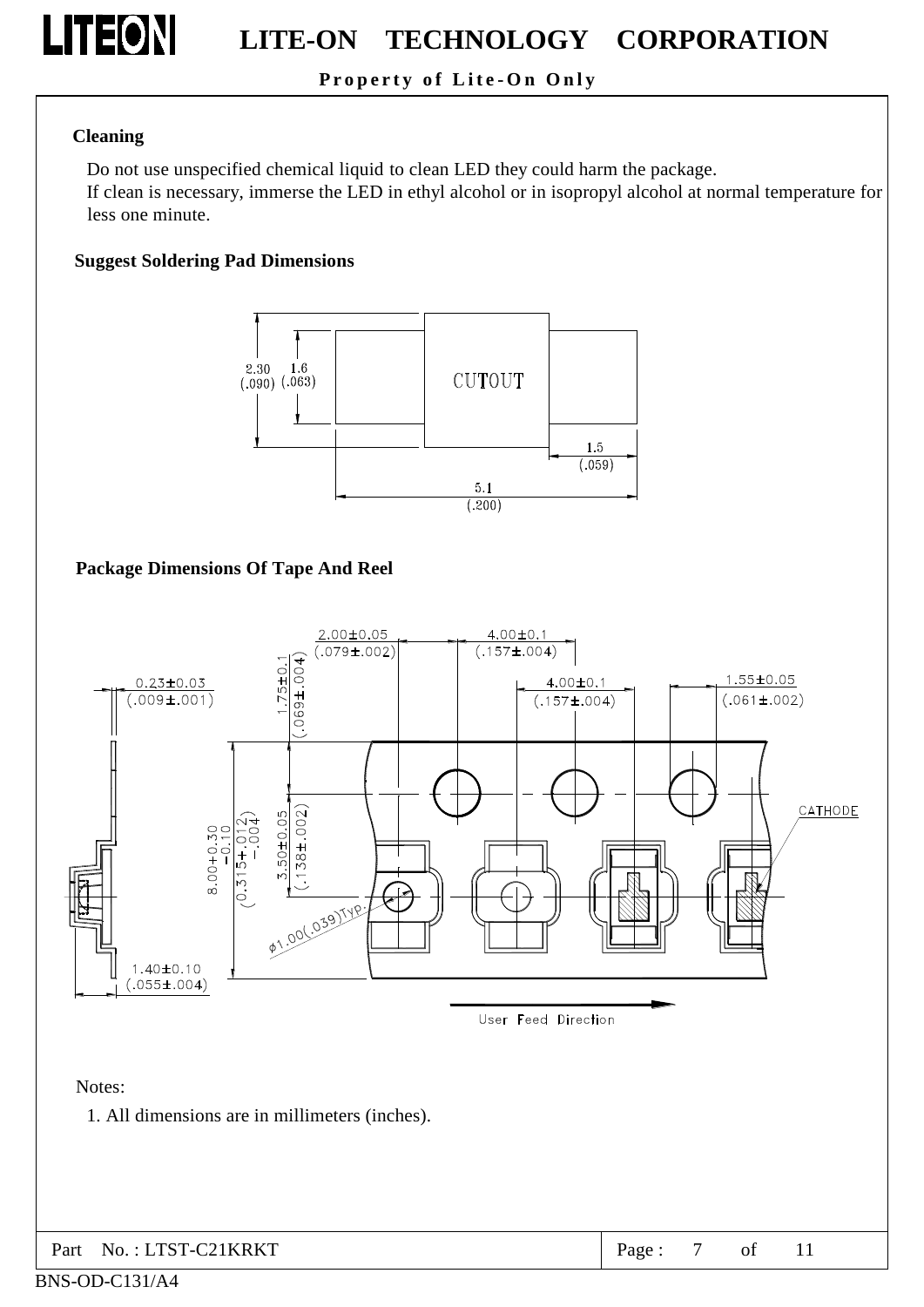

Property of Lite-On Only



#### Notes:

- 1. Empty component pockets sealed with top cover tape.
- 2.7 inch reel-3000 pieces per reel.
- 3. Minimum packing quantity is 500 pcs for remainders.
- 4. The maximum number of consecutive missing lamps is two.
- 5. In accordance with ANSI/EIA 481-1-A-1994 specifications.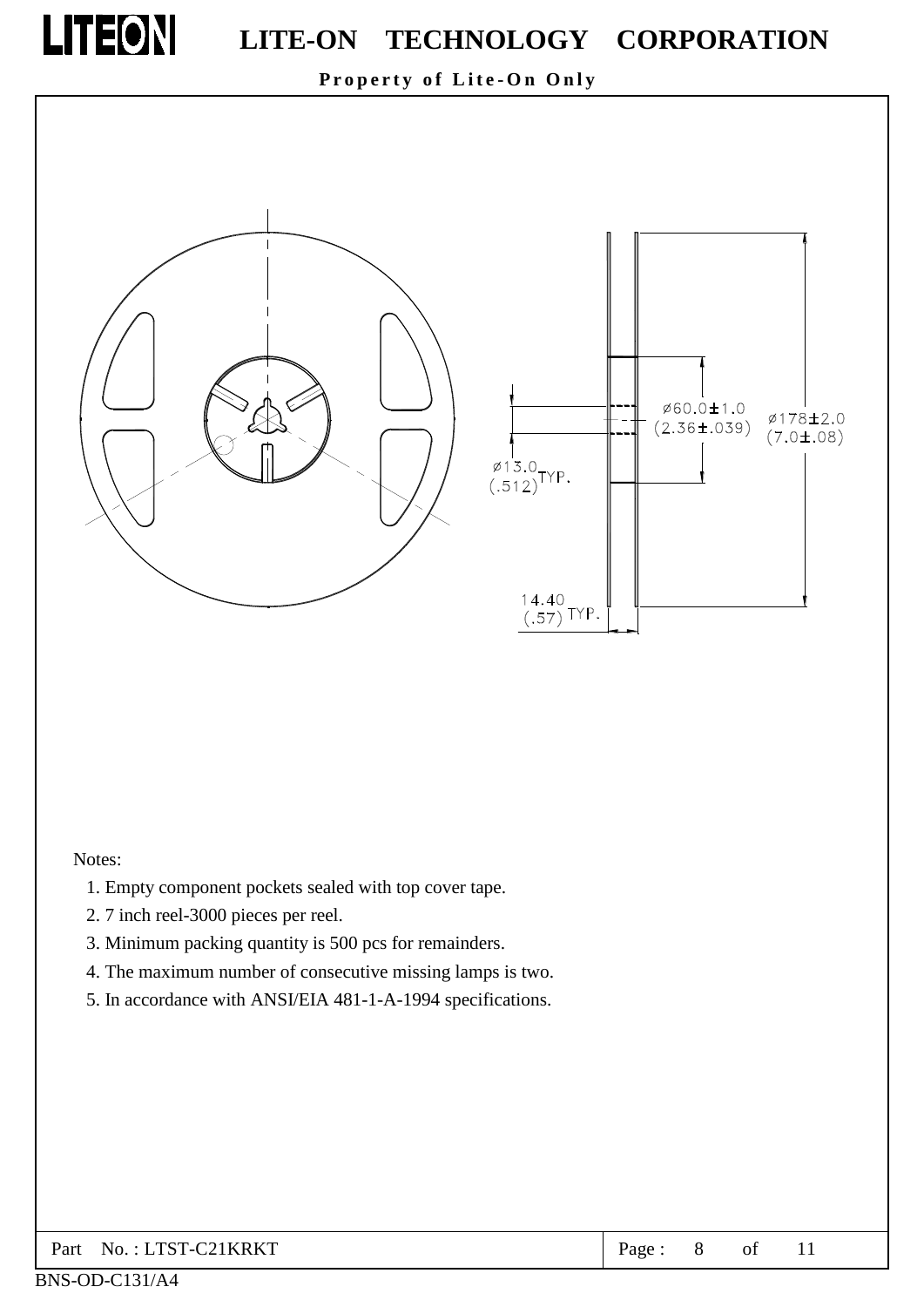LITEON

## LITE-ON TECHNOLOGY CORPORATION

Property of Lite-On Only

### **CAUTIONS**

### 1. Application

The LEDs described here are intended to be used for ordinary electronic equipment (such as office equipment, communication equipment and household applications). Consult Liteon's Sales in advance for information on applications in which exceptional reliability is required, particularly when the failure or malfunction of the LEDs may directly jeopardize life or health (such as in aviation, transportation, traffic control equipment, medical and life support systems and safety devices).

### 2. Storage

The storage ambient for the LEDs should not exceed 30°C temperature or 70% relative humidity. It is recommended that LEDs out of their original packaging are IR-reflowed within one week. For extended storage out of their original packaging, it is recommended that the LEDs be stored in a sealed container with appropriate desiccant, or in a desiccators with nitrogen ambient.

LEDs stored out of their original packaging for more than a week should be baked at about 60 deg C for at least 24 hours before solder assembly.

### 3. Cleaning

Use alcohol-based cleaning solvents such as isopropyl alcohol to clean the LED if necessary.

### 4. Soldering

Recommended soldering conditions:

|                  | Reflow soldering<br>Wave Soldering |                | Soldering iron |                |                   |
|------------------|------------------------------------|----------------|----------------|----------------|-------------------|
| Pre-heat         | $120 - 150$ °C                     | Pre-heat       | 100°C Max.     | Temperature    | 300°C Max.        |
| Pre-heat time    | 120 sec. Max.                      | Pre-heat time  | $60$ sec. Max. | Soldering time | $\beta$ sec. Max. |
| Peak temperature | $240^{\circ}$ C Max.               | Solder wave    | 260°C Max.     |                | (one time only)   |
| Soldering time   | $10$ sec. Max.                     | Soldering time | 10 sec. Max.   |                |                   |

### 5. Drive Method

An LED is a current-operated device. In order to ensure intensity uniformity on multiple LEDs connected in parallel in an application, it is recommended that a current limiting resistor be incorporated in the drive circuit, in series with each LED as shown in Circuit A below.





(A) Recommended circuit.

(B) The brightness of each LED might appear different due to the differences in the I-V characteristics of those LEDs.

### 6. ESD (Electrostatic Discharge)

Static Electricity or power surge will damage the LED. Suggestions to prevent ESD damage:

- Use of a conductive wrist band or anti-electrostatic glove when handling these LEDs.
- All devices, equipment, and machinery must be properly grounded.
- Work tables, storage racks, etc. should be properly grounded.
- Use ion blower to neutralize the static charge which might have built up on surface of the LED's plastic lens as a result of friction between LEDs during storage and handling.

Part No.: LTST-C21KRKT

 $11$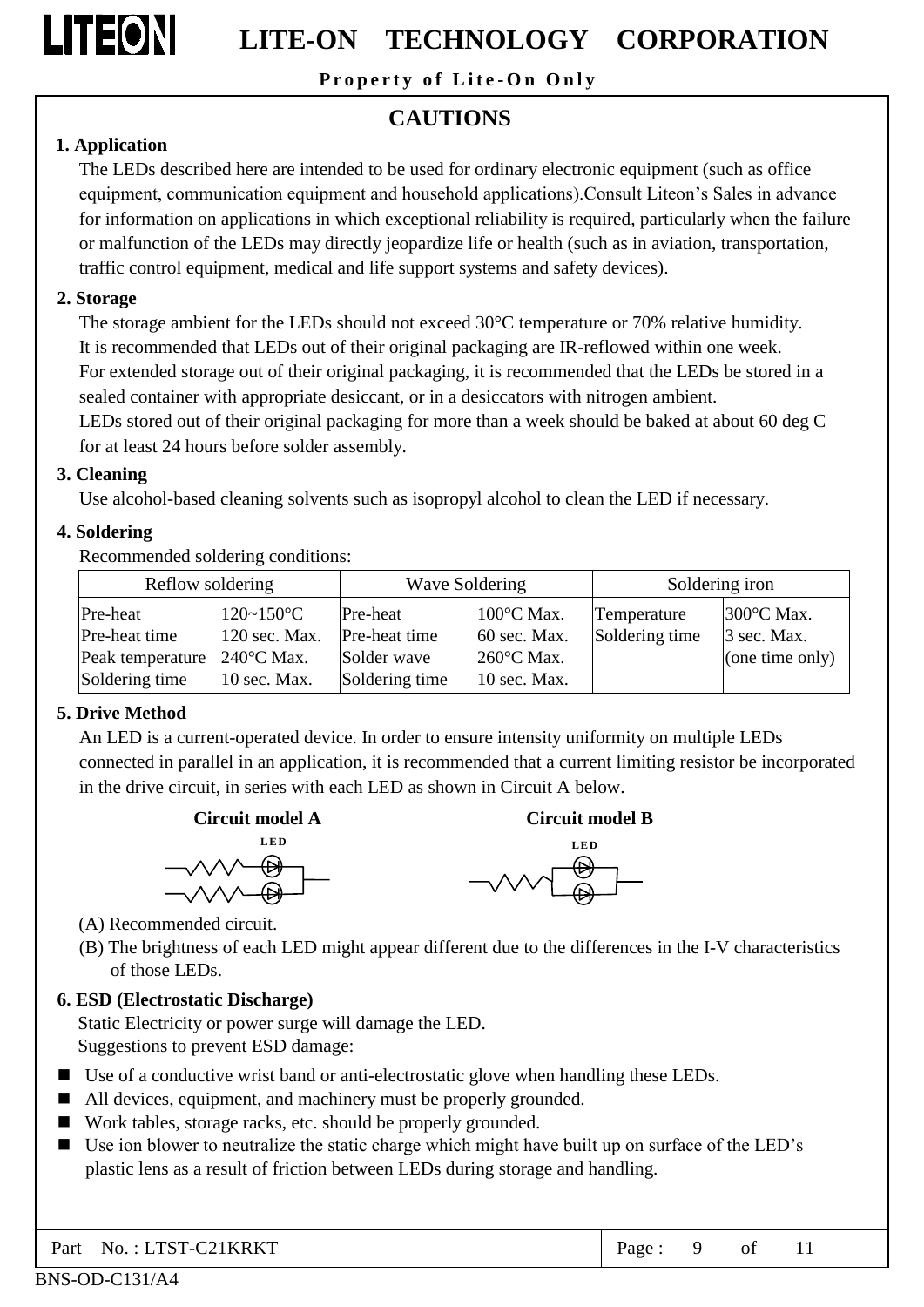### Property of Lite-On Only

ESD-damaged LEDs will exhibit abnormal characteristics such as high reverse leakage current, low forward voltage, or " no lightup " at low currents.

To verify for ESD damage, check for "lightup" and Vf of the suspect LEDs at low currents.

The Vf of " good " LEDs should be >2.0V@0.1mA for InGaN product and >1.4V@0.1mA for AlInGaP product.

#### 7. Reliability Test

**LITEON** 

| Classification           | <b>Test Item</b>                                           | <b>Test Condition</b>                                                                                                                                                                                                                                                                                                                  | <b>Reference Standard</b>                                                                         |
|--------------------------|------------------------------------------------------------|----------------------------------------------------------------------------------------------------------------------------------------------------------------------------------------------------------------------------------------------------------------------------------------------------------------------------------------|---------------------------------------------------------------------------------------------------|
|                          | <b>Operation Life</b>                                      | Ta= Under Room Temperature As Per Data Sheet<br><b>Maximum Rating</b><br>*Test Time= 1000HRS (-24HRS,+72HRS)*@20mA.                                                                                                                                                                                                                    | MIL-STD-750D:1026<br>MIL-STD-883D:1005<br>JIS C 7021:B-1                                          |
| Endurance<br><b>Test</b> | <b>High Temperature</b><br><b>High Humidity</b><br>Storage | IR-Reflow In-Board, 2 Times<br>Ta= $65\pm5^{\circ}$ C, RH= $90\sim95\%$<br>*Test Time= 240HRS±2HRS                                                                                                                                                                                                                                     | MIL-STD-202F:103B<br>JIS C 7021:B-11                                                              |
|                          | <b>High Temperature</b><br>Storage                         | Ta= $105 \pm 5^{\circ}$ C<br>*Test Time= 1000HRS (-24HRS,+72HRS)                                                                                                                                                                                                                                                                       | MIL-STD-883D:1008<br>JIS C 7021:B-10                                                              |
|                          | Low Temperature<br>Storage                                 | Ta= $-55\pm5^{\circ}$ C<br>*Test Time=1000HRS (-24HRS,+72H RS)                                                                                                                                                                                                                                                                         | JIS C 7021:B-12                                                                                   |
|                          | Temperature<br>Cycling                                     | $105^{\circ}\text{C} \sim 25^{\circ}\text{C} \sim -55^{\circ}\text{C} \sim 25^{\circ}\text{C}$<br>30mins 5mins<br>30mins 5mins<br>10 Cycles                                                                                                                                                                                            | MIL-STD-202F:107D<br>MIL-STD-750D:1051<br>MIL-STD-883D:1010<br>JIS C 7021:A-4                     |
|                          | Thermal<br>Shock                                           | IR-Reflow In-Board, 2 Times<br>$85 \pm 5^{\circ}$ C ~ -40 $^{\circ}$ C $\pm 5^{\circ}$ C<br>10mins<br>10mins 10 Cycles                                                                                                                                                                                                                 | MIL-STD-202F:107D<br>MIL-STD-750D:1051<br>MIL-STD-883D:1011                                       |
|                          | Solder<br>Resistance                                       | T.sol= $260 \pm 5^{\circ}$ C<br>Dwell Time= $10 \pm 1$ secs                                                                                                                                                                                                                                                                            | MIL-STD-202F:210A<br>MIL-STD-750D:2031<br>JIS C 7021:A-1                                          |
| Environmental<br>Test    | IR-Reflow<br>Normal Process                                | Ramp-up rate(183°C to Peak) +3°C/ second max<br>Temp. maintain at $125(\pm 25)$ °C 120 seconds max<br>Temp. maintain above 183°C 60-150 seconds<br>Peak temperature range $235^{\circ}\text{C} + 5/-0^{\circ}\text{C}$<br>Time within $5^{\circ}$ C of actual Peak Temperature (tp)<br>10-30 seconds<br>Ramp-down rate +6°C/second max | MIL-STD-750D:2031.2<br>J-STD-020C                                                                 |
|                          | IR-Reflow<br>Pb Free Process                               | Ramp-up rate(217°C to Peak) +3°C/ second max<br>Temp. maintain at $175(\pm 25)$ °C 180 seconds max<br>Temp. maintain above 217°C 60-150 seconds<br>Peak temperature range $260^{\circ}C + 0/-5^{\circ}C$<br>Time within $5^{\circ}$ C of actual Peak Temperature (tp)<br>20-40 seconds<br>Ramp-down rate $+6^{\circ}$ C/second max     | MIL-STD-750D:2031.2<br>J-STD-020C                                                                 |
|                          | Solderability                                              | T.sol= $235 \pm 5^{\circ}$ C<br>Immersion time $2\pm0.5$ sec<br>Immersion rate $25\pm2.5$ mm/sec<br>Coverage $\geq$ 95% of the dipped surface                                                                                                                                                                                          | MIL-STD-202F:208D<br>MIL-STD-750D:2026<br>MIL-STD-883D:2003<br>IEC 68 Part 2-20<br>JIS C 7021:A-2 |

#### 8. Others

The appearance and specifications of the product may be modified for improvement without prior notice.

| Part No.: LTST-C21KRKT | Page: | 10 | 0Ì |  |  |
|------------------------|-------|----|----|--|--|
|------------------------|-------|----|----|--|--|